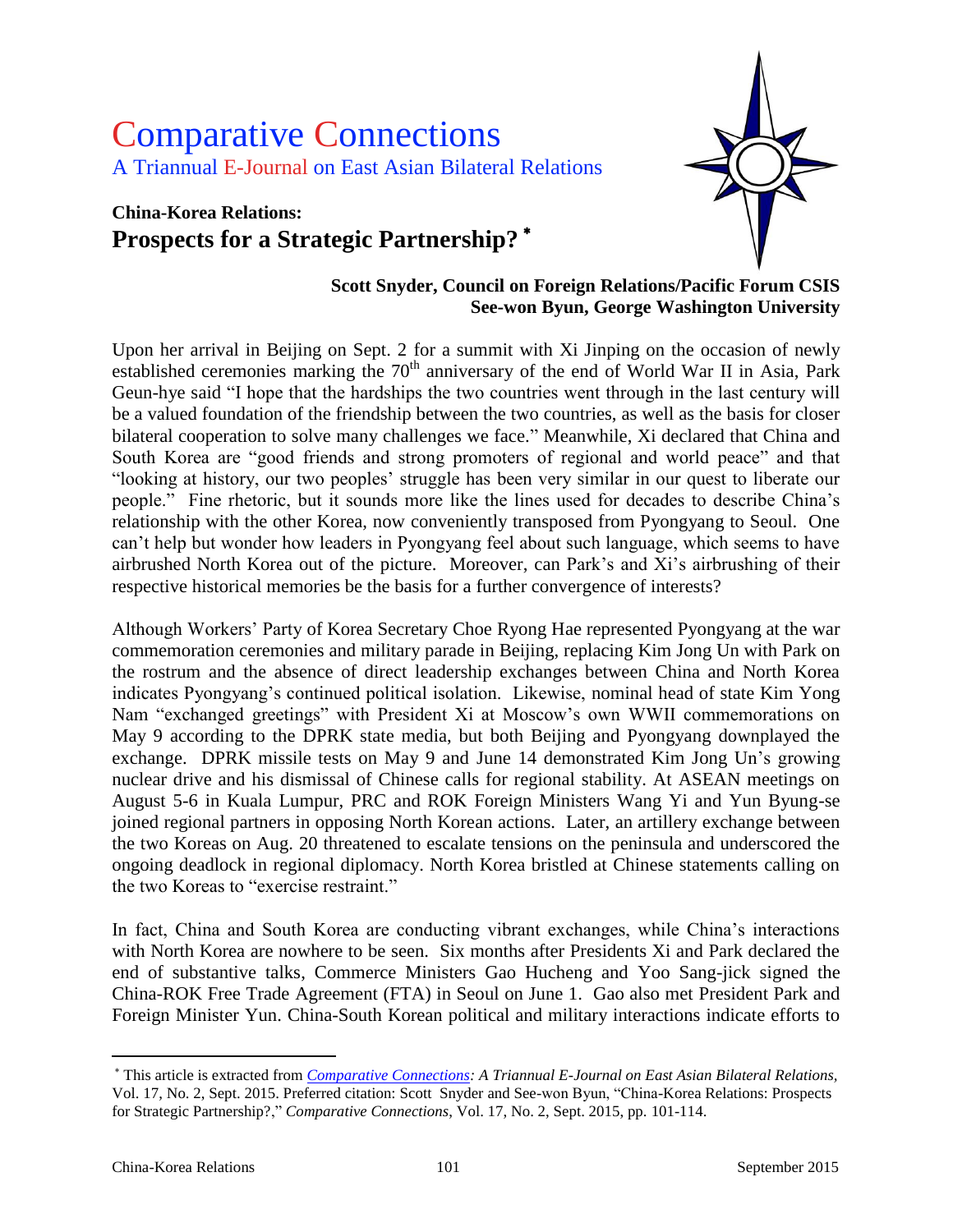upgrade their partnership beyond trade. Top legislator Zhang Dejiang made a three-day visit to South Korea on June 10-12, meeting President Park, National Assembly Speaker Chung Ui-hwa, and ruling Saenuri Party leader Kim Moo-sung. On the military side, PRC Defense Minister Chang Wanquan met ROK Army Chief of Staff Kim Yo-hwan in Beijing on May 12, while ROK counterpart Han Min-koo met PLA Vice Chief of Staff Sun Jianguo at the Shangri-La Dialogue in Singapore later that month. PLA Navy Commander Adm. Wu Shengli met ROK Navy Chief of Staff Adm. Chung Ho-seop in Beijing on June 11. Despite agreements on bilateral security cooperation, however, such exchanges did not produce any pledges on how to address immediate security threats from North Korea. South Korea's military ties with the US emerged as a clear point of friction ahead of meetings between regional defense chiefs in May.

#### **North Korea tests more missiles**

North Korea's submarine-launched ballistic missile test on May 9 deflated hopes for "unconditional exploratory talks" with the DPRK – a suggestion raised by ROK nuclear envoy Hwang Joon-kook in separate meetings with US and Chinese counterparts days earlier. PRC envoy Wu Dawei met Hwang again in Beijing on May 28, and Japanese and US counterparts on May 26 and May 29. Pyongyang's test-firing of three short-range missiles on June 14 coincided with the 15<sup>th</sup> anniversary of the 2000 inter-Korean summit as well as President Park's planned state visit to Washington, subsequently postponed in the wake of the Korean MERS crisis.

At a July 28 press conference in Beijing, DPRK Ambassador Ji Jae Ryong declared North Korea's distinct status as a nuclear weapon-state and rejected talks aimed to freeze or dismantle its program. While Ji declined to elaborate on Pyongyang's coordination with China, US Special Representative for Korea Policy Sung Kim affirmed China's agreement on adding pressure on Pyongyang in line with the consensus reached at US-ROK-Japan talks on May 27. China also joined regional leaders in opposing Pyongyang's nuclear developments at ASEAN-led meetings on August 5-6 in Kuala Lumpur, attended by all foreign ministers of the Six-Party Talks member states, including the DPRK's Ri Su Yong. But while ASEAN+3 members explicitly referenced North Korea's recent launches, the ARF Chairman's Statement did not meet South Korean expectations for a direct condemnation of North Korea's nuclear and missile development.

Ahead of talks with Wu Dawei in late May, Hwang called for China's "constructive role" in an indication of Seoul's expectations for a more aggressive response from Beijing. President Park at her meeting with Zhang Dejiang in Seoul on June 11 also pushed for Chinese cooperation on DPRK denuclearization. But Pyongyang's leadership purges under Kim Jong Un have further raised concerns over the stability of Kim's regime, an issue that remains a primary constraint preventing China from exerting greater pressure. The PRC State Council warned against "instability and uncertainty" on the Korean Peninsula in its defense policy paper on May 26, released days after the DPRK Defense Commission's claimed to have made advances in developing weapons technology.

Beijing's limited response to Pyongyang's human rights violations is another challenge to international coordination on North Korea at the UN, where DPRK diplomats interrupted a meeting last April with statements criticizing defectors. China's *Global Times* featured an interview with Lu Chao of Liaoning Academy of Social Sciences challenging the credibility of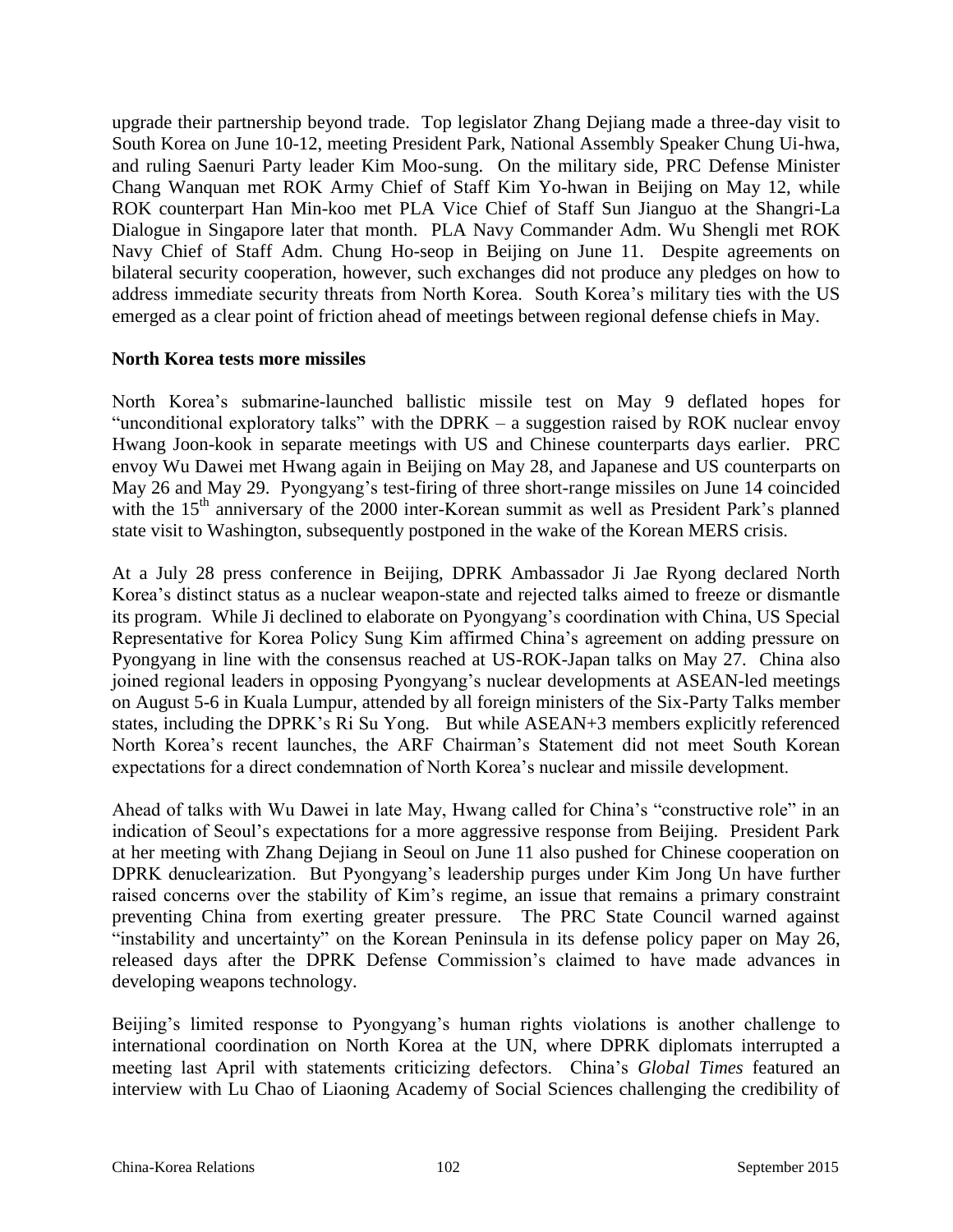reports on Defense Minister Hyon Yong Chol's execution, supported by survey results showing that more than half of respondents did not believe the news of the execution.

## **THAAD, South China Sea emerge as obstacles to closer China-ROK security ties**

Deepening China-South Korea political and military exchanges ahead of WWII and Korean War commemorations this year mark apparent progress in consolidating strategic aspects of the China-South Korean relationship. Following Zhang Dejiang's June visit to South Korea, National Assembly Vice Speaker Jeong Kab-yoon attended talks hosted by the National People's Congress in Beijing and met Zhang on July 7 to discuss ways to enhance parliamentary cooperation. China's top political advisor Yu Zhengsheng, chairman of the National Committee of the Chinese People's Political Consultative Conference (CPPCC), and ruling Saenuri Party lawmaker Won Yoo-chun made joint pledges in Beijing on Aug. 20 to expand exchanges between the CPPCC and National Assembly. China and South Korea also launched a new "Track 1.5" dialogue on July 6-7 in Zhuhai, led by Vice Foreign Minister Liu Jianchao and ROK counterpart Hong-kyun, who also met Executive Vice Foreign Minister Zhang Yesui in Beijing on July 8.

On the military side, ROK Defense Minister Han Min-koo and PLA Vice Chief of Staff Sun Jianguo in May pledged efforts to open a hotline between defense ministers, and proposed joint anti-piracy drills. Navy chiefs Wu Shengli and Chung Ho-seop on June 13 also called for expanding pragmatic cooperation. As part of the Navy's training missions, an ROK stealth destroyer made its first port call in Shanghai on Aug. 28, where President Park participated in ceremonies on Sept. 4 to mark the preservation of offices that housed Korea's provisional government during Japan's colonial rule. Security ties with China, however, emerged as a subject of domestic controversy in South Korea following the indictment of an ROK Navy lieutenant commander on July 10 for leaking military intelligence to Chinese agents.

Development of China-South Korea security exchanges remains hampered by the absence of agreements on addressing immediate threats from North Korea. This was a priority issue on ROK Defense Minister Han's agenda in Singapore, where he held talks with US, Japanese, and Chinese counterparts. At his meeting with Minister Han on May 31, PLA Vice Chief of Staff Sun Jianguo reasserted China's concerns over the potential placement of the US Terminal High Altitude Air Defense (THAAD) system in Korea. Frictions over THAAD resurfaced earlier that month after reported references to the system by US officials including Secretary of State John Kerry during his visit to South Korea. In an interview with *Phoenix TV* on May 12, ROK Ambassador to China Kim Jang-soo identified North Korea's nuclear and missile advancements as the primary driver of the current THAAD debate, arguing that North Korea's military buildup also undermines Chinese security interests. But while US lawmakers have more explicitly responded to Chinese concerns by calling for more active cooperation on North Korea, THAAD remains a sensitive issue among South Korean counterparts.

South Korea's position on the South China Sea was another point of tension in the defense talks in Singapore, ahead of which Chinese Ambassador to the United States Cui Tiankai warned against "anti-China" alliances amid mounting frictions with the US. Seoul's low-profile approach to the South China Sea issue has led to what is perceived as US pressure on the ROK to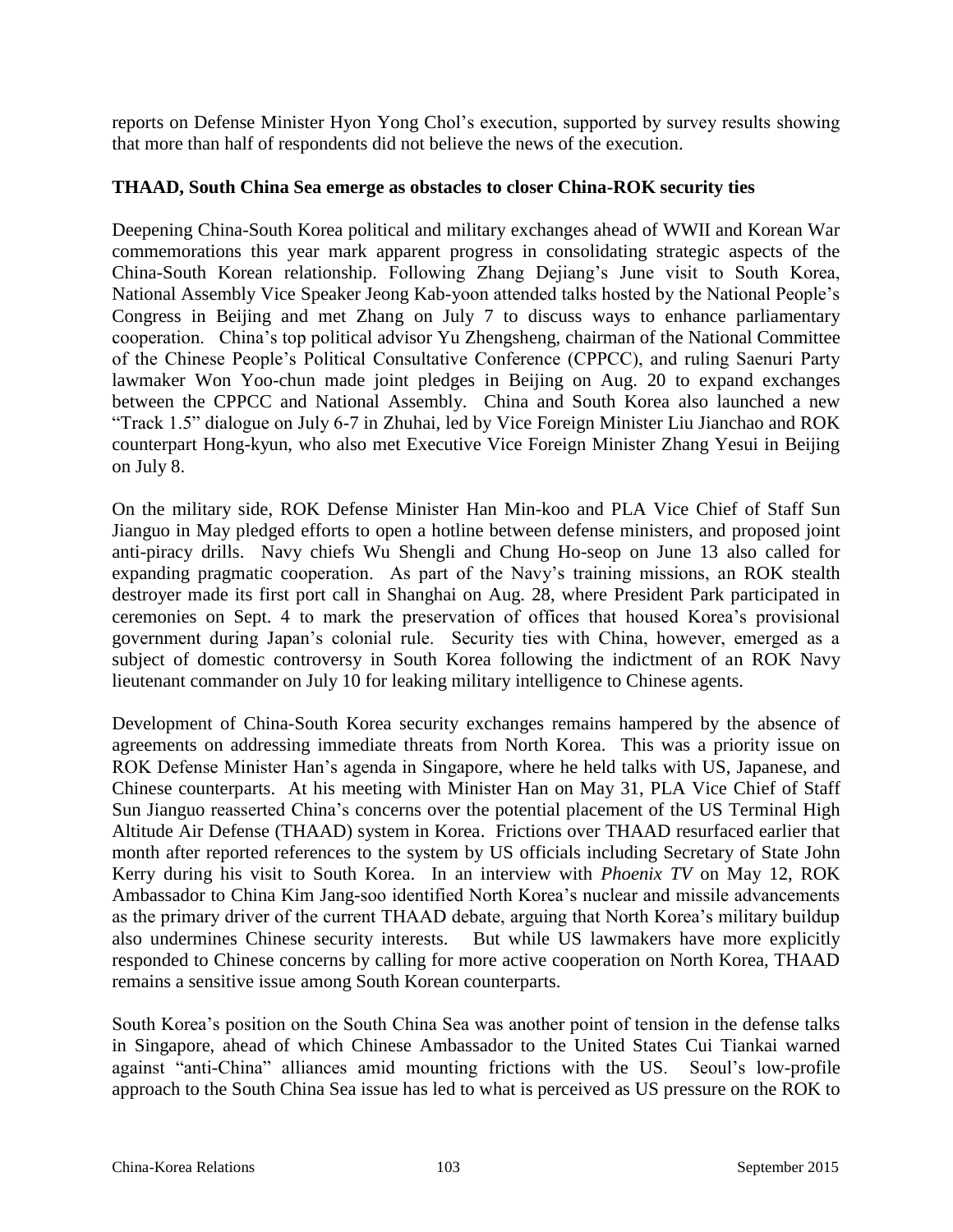take a more active stance, as demonstrated by Assistant Secretary of State Daniel Russel's call for Seoul to "speak out" against Chinese behavior in the South China Sea in June ahead of the anticipated Obama-Park summit. South Korean public debate on the South China Sea, however, reveals mixed attitudes on how South Korea should position itself on this issue amidst conflicting pressures between China and the United States.

## **New PRC ambassador meets DPRK officials, but not Kim Jong Un**

Since taking office in Pyongyang in March, PRC Ambassador Li Jinjun has met a number of DPRK officials including Minister of Foreign Trade Ri Ryong Nam on April 23, Public Health Minister Kang Ha Guk on April 29, Vice Foreign Minister Ri Gil Song on May 4, and Vice President of the Presidium of the Supreme People's Assembly Yang Hyong Sop on May 6. While these exchanges have facilitated joint affirmations of the traditional alliance, they have also focused on promoting new commercial opportunities through China's \$40 billion "One Belt, One Road" project. Xi's Silk Road project, however, appears to have limited prospects in the northeast, and the strain in political ties with Pyongyang places further constraints on North Korea's participation. Diplomatic relations suffered an additional setback in June after Chinese guards shot dead a suspected North Korean defector near Nanping, where a DPRK Army deserter's fatal shooting of four Chinese last December led Beijing to issue a formal complaint.

Moreover, despite the formal welcome of a new Chinese ambassador to Pyongyang among Cabinet-level government officials, the absence of public opportunities to call on Kim Jong Un is evidence of the deep freeze in leadership ties between the two countries. There were no reported meetings between Chinese officials and DPRK Foreign Minister Ri Su Yong when he traveled to Beijing in June on the way to Africa. Xi Jinping's tour of northeast China in late July drove speculation over efforts to promote cross-border ties with North Korea, but the visit ultimately was focused largely on reviving the domestic economy. The  $62<sup>nd</sup>$  anniversary of the end of the Korean War in August provided an opportunity for joint recognition of the Chinese People's Volunteers (CPV). In a sign that some construed as a possible signal of warming between the two sides, Kim Jong Un extended his respects to the CPV in a speech at the fourth National Conference of War Veterans in Pyongyang on July 25, while PRC Ambassador Li Jinjun visited a cemetery of Chinese soldiers in Kaesong on Aug. 1.

In a June 30 interview with *Yonhap*, Yang Xiyu of the China Institute of International Studies stressed Pyongyang's nuclear policy as the primary source of fraying China-DPRK ties under Kim Jong Un, who has failed to offer any public pledges on denuclearization since taking power four years ago. After talks between Foreign Ministers Wang Yi and Yun Byung-se in Kuala Lumpur on Aug. 6, ROK officials also reported increased frustration among Chinese counterparts over Pyongyang's behavior. Yet, despite expressions of disappointment from Chinese officials and academics, the South Korean media continues to highlight contradictions in China's own behavior toward its North Korean ally in the name of Chinese security interests.

# **China-ROK trade and investment prospects under the FTA and AIIB**

The China-ROK FTA was signed on June 1 after three years of negotiations. In Seoul, Commerce Ministers Gao and Yoo also discussed other regional trade deals including the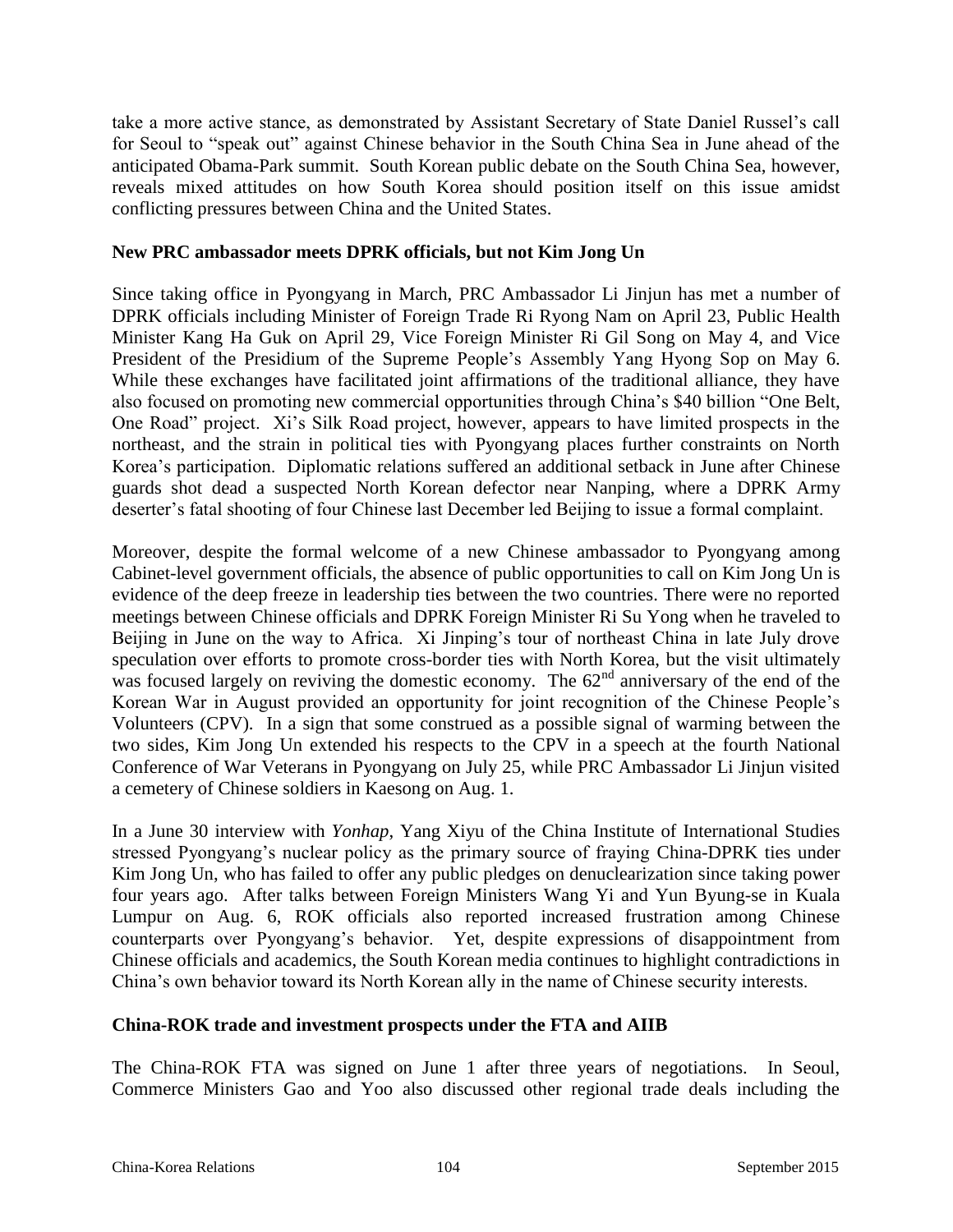Regional Comprehensive Economic Partnership and the trilateral FTA with Japan. China's biggest bilateral FTA in terms of trade volume, the China-ROK FTA is expected to raise Chinese GDP by 0.3 percent according to PRC Vice Trade Minister Wang Shouwen. For South Korea, the trade deal is projected to produce a 0.96 percent gain in real GDP and 53,800 new jobs within 10 years after implementation. According to the ROK trade ministry, the FTA will raise annual bilateral trade to more than \$300 billion, a 39.5 percent increase from levels at the start of FTA negotiations in 2012. China and South Korea have pledged to eliminate tariffs on more than 90 percent of imports within 20 years of the FTA implementation, which is yet to be approved by their parliaments. During Commerce Minister Gao's and top legislator Zhang Dejiang's separate visits to Seoul in June, President Park called for joint efforts to push forward the domestic ratification process.

But China's slowing economy has meant a decline in ROK exports to China this year, down 8.8 percent in January-August compared to the same period last year. Moreover, China's economic slowdown is the major factor influencing downward projections in South Korean GDP growth targets for 2015 from around 3 percent to around 2 percent. While South Korea's total overseas direct investment (ODI) grew by 12.1 percent in January-June, investment flows to China declined by 32.1 percent. South Korea engaged in a week of promotional activities in May to boost trade and investment, including a meeting in Seoul between Korean firms and PRC officials and business representatives. A particular trend of concern is the slowdown in South Korean IT exports to China, which grew by 1.4 percent last year compared to 15.8 percent in 2013 according to KITA, reductions attributed partly to China's increased reliance on domestic goods and technologies. South Korea is moving to draw Chinese investment in IT sectors through such efforts as a KOTRA-hosted investment seminar in Shenzhen in August, and an agreement signed between Seoul Mayor Park Won-soon and Chinese IT company iSoftStone in Beijing to invest \$8.58 million in South Korean startups.

Despite what officials have hailed as tangible benefits from the FTA, South Korean experts still caution against intensified competition with Chinese companies as China shifts to higher valueadded industries. Korean tech leaders Samsung and LG have already lost ground in their respective global market shares to Chinese rivals such as Lenovo, Huawei, and Xiaomi as Beijing more aggressively pursues its "going out" strategy of ODI, which is projected to surpass China's inward FDI this year. While China's FTA with South Korea is its first with separate chapters on electronic trade, finance, and communications according to ROK trade officials, the overall benefits of the agreement may be overstated given the relatively narrow scope and slow pace of liberalization compared to other free trade deals.

The China-ROK trade deal follows South Korea's joining of the Asian Infrastructure Investment Bank (AIIB), the charter of which was signed in Beijing on June 29. South Korea became the AIIB's fifth-largest shareholder, securing a 3.81 percent stake with a contribution of \$750 million of paid-in capital over the next 5 years. But South Korea's participation remains constrained by transparency concerns and the geopolitical implications of China's de facto veto power. South Korea's entry into the AIIB has also raised pressures to join the TPP, the conclusion of which Daniel Russel in May identified as Washington's most important policy goal in the region this year. But while Chinese media coverage of the AIIB has largely focused on the decisions to join by US allies and the apparent marginalization of the US in Asian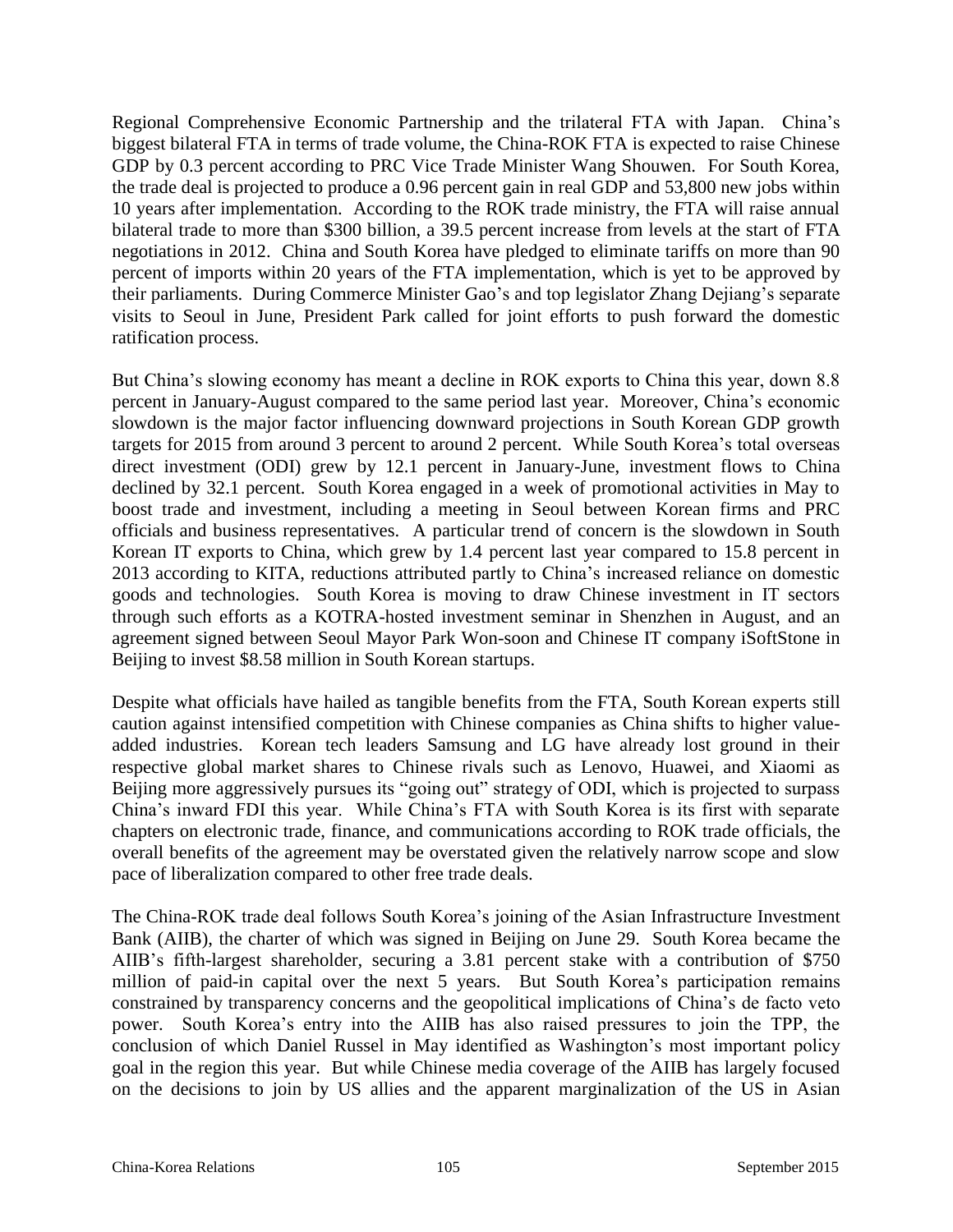economic matters, South Korea is taking steps to support the AIIB's coordination with existing regional partners. President Park met Asia Development Bank (ADB) President Nakao Takehiko in Seoul in May, and called for the ADB's cooperation with South Korea and the AIIB. Finance Minister Choi Kyung-hwan and British counterpart George Osborne in June also agreed to cooperate on AIIB transparency as both countries seek to emerge as RMB trading hubs.

## **MERS interrupts China-South Korean exchange**

The Middle East Respiratory Syndrome (MERS) pandemic hit the China-South Korean tourism industry this summer after a South Korean man traveling to Guangdong via Hong Kong in late May was confirmed as the first case in China. PRC health authorities issued a high alert while South Korea's major airlines cut their flights to and from China in June. Although the mainland did not follow Hong Kong, Macau, and Taiwan in issuing travel warnings, Chinese media in June reported on trip cancellations by up to 100,000 Chinese tourists intending to travel to South Korea. ROK tourism officials have announced plans to spend 30 billion won on campaigns to recover the industry, particularly targeting Chinese, who account for 54.7 percent of all foreigners in South Korea according to government data in July. In this effort, Hotel Shilla CEO Lee Boo-jin reached out to Chinese Foreign Ministry officials and executives of state-run travel firms in meetings in Beijing on June 30.

Despite the drop in tourism during the MERS crisis, China-South Korean cultural exchanges are driving developments in other emerging sectors including e-commerce and entertainment industries. A survey released in May ranked South Korea as the second most popular overseas source for Chinese online shopping after the United States. Alibaba Group head Jack Ma met ROK Finance Minister Choi Kyung-hwan in Seoul on May 18 to launch an e-shopping platform in South Korea that will promote access to the Chinese market. The Busan International Film Festival in June also initiated a joint project with China's biggest online video-streaming service Youku, while TV show "Super Idol," a joint production by South Korea's MBC Music and China's TV Zone, premiered in South Korea and China in July. As part of an agreement between Presidents Xi and Park in July last year on people-to-people exchanges, a delegation of 100 South Korean young leaders led by the Korea Foundation chief visited Beijing and Qingdao on Aug. 17-21 for meetings with Chinese officials and other counterparts.

Finally, the deepening Sino-South Korean trade relationship is also reflected at the local level. Trade Minister Yoon Sang-jick and Sichuan Gov. Wei Hong signed a Memorandum of Understanding (MoU) on economic and trade cooperation on May 21, South Korea's third such agreement with Chinese provinces after Guangdong and Shanxi. The latest agreement is seen as part of Seoul's measures to boost exports and tap into China's inland regional markets in light of Xi's Silk Road initiative. ROK Ambassador to China Kim Jang-soo also met Hebei party chief Zhou Benshun on the sidelines of an investment fair on May 18 to seek local government support in reducing red tape and strengthening infrastructure for South Korean investment.

# **China and South Korea seek to revive DPRK commerce**

China-DPRK trade has continued to decline despite the introduction of limited market reforms in North Korea since 2014 as reported in a US congressional report in late July. According to the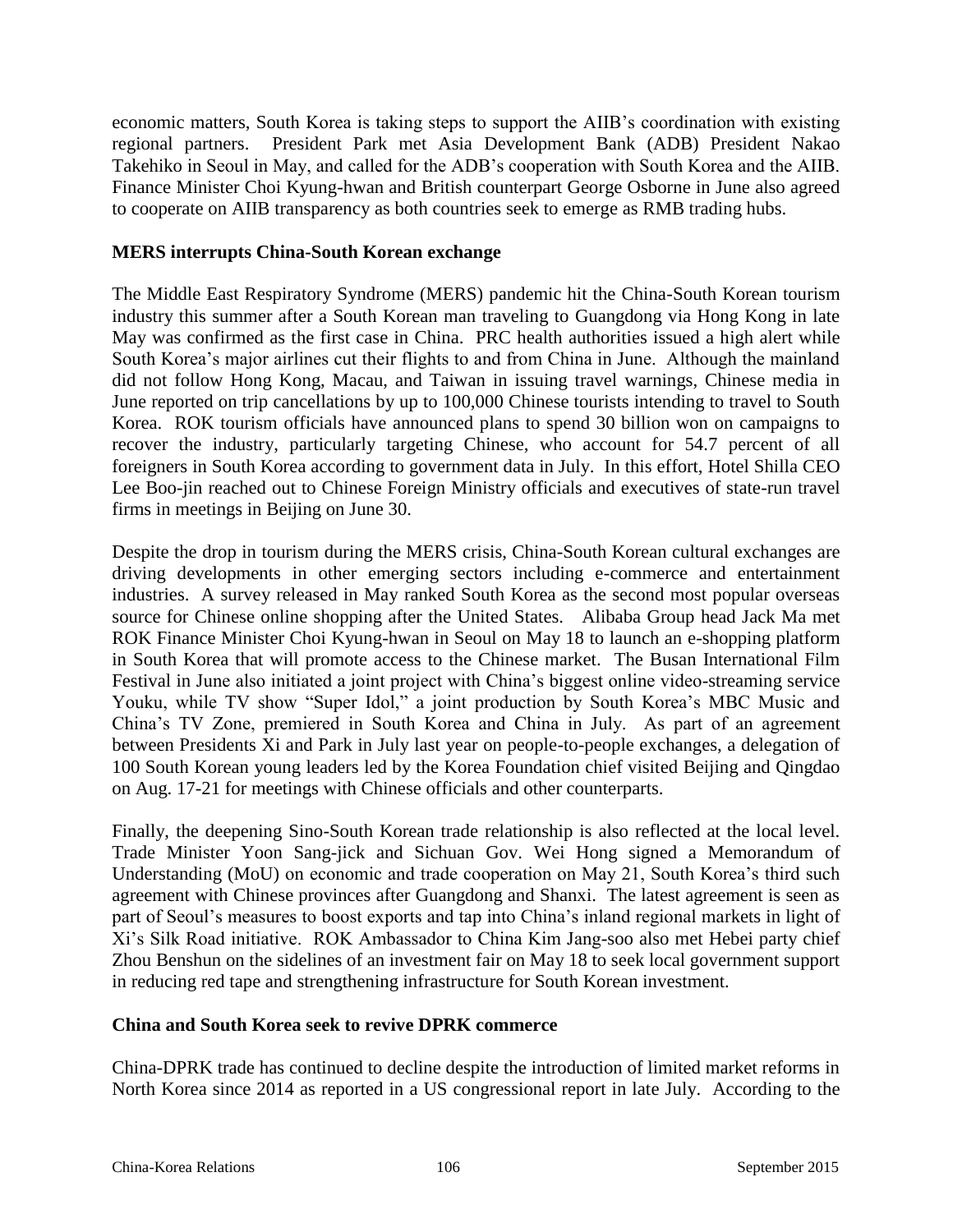Korea Development Institute (KDI), North Korea's trade with China fell by 12.5 percent in January-May, more than twice the rate of decline in the same period last year. Such figures suggest a continued downward trend in bilateral trade after a 2.76 percent decline to \$6.36 billion in 2014 overall, the first annual decline since 2009 according to KITA. As North Korea's biggest supplier of crude oil, China has also made no official crude oil shipments to the North since 2014. The PRC Foreign Ministry on June 18, however, indicated China's willingness to provide aid in response to what the DPRK state media reported as the North's worst drought in 100 years. PRC Ambassador Li Jinjun pledged China's agricultural cooperation in this effort during a visit to a jointly managed crop field. In talks between Li and Health Minister Kang Ha Guk in April, China further proposed to dispatch a medical team to North Korea this year to support the upgrading of healthcare services.

Given waning business prospects with North Korea, both China and South Korea are engaging in parallel efforts to revive cross-border commercial ties. While Ambassador Li Jinjun sought to boost investor confidence in the North in a May 13 meeting with Chinese businessmen in North Korea, South Korea's Chamber of Commerce in China has also invited Chinese businessmen to its investor fair at the Kaesong Industrial Complex in late October, aimed to promote Kaesongproduced goods to the Chinese market under the China-ROK FTA. Among South Korea's trade pacts, the FTA with China will bring the greatest benefits to Kaesong, where 310 products will enjoy preferential tariffs once the FTA enters into force. KDI in June further proposed the creation of a South Korean small and medium enterprise (SME) industrial park in Chinese border cities like Hunchun, which offers tax incentives to foreign investors and a supply of high-quality North Korean factory workers who are paid less than Chinese but more than twice their counterparts in Kaesong. The expansion in North Korean labor compounds on the Chinese side of the border has drawn recent attention amid DPRK efforts to boost hard currency earnings. Recent steps to boost trade with North Korea, however, appear to challenge the implementation of international sanctions as well as South Korea's own restrictions on cross-border exchange since the 2010 *Cheonan* sinking.

In addition to the China-ROK FTA, the AIIB has provided a renewed push for reviving the North Korean economy under Xi's and Park's respective Silk Road and Eurasia initiatives, which was also a subject of conversation between the two during Park's September visit to Beijing. On the sidelines of the signing of the AIIB charter in June in Beijing, ROK Finance Minister Choi Kyun-hwan pledged to support North Korea's infrastructure development through the initiative. But for the second time since 2003, North Korean opposition in June thwarted Seoul's efforts to join the Organization for Cooperation between Railways, a prerequisite for building a trans-Asian railway to Europe by linking to the trans-Siberian railway. President Park made her latest call for North Korean reform at an opening ceremony for the restoration of South Korea's section of the inter-Korean railroad on Aug. 5. As part of China's effort to strengthen regional infrastructure linkages, China on Aug. 5 also opened a land-to ocean route linking Heilongjiang Province with South Korea via a Russian port in Primorsky Krai.

# **The 70th anniversary of World War II and prospects for trilateral cooperation with Japan**

Following the first trilateral meeting in three years between PRC, ROK, and Japanese foreign ministers in March, Foreign Minister Yun Byung-se and Secretary-General of the Trilateral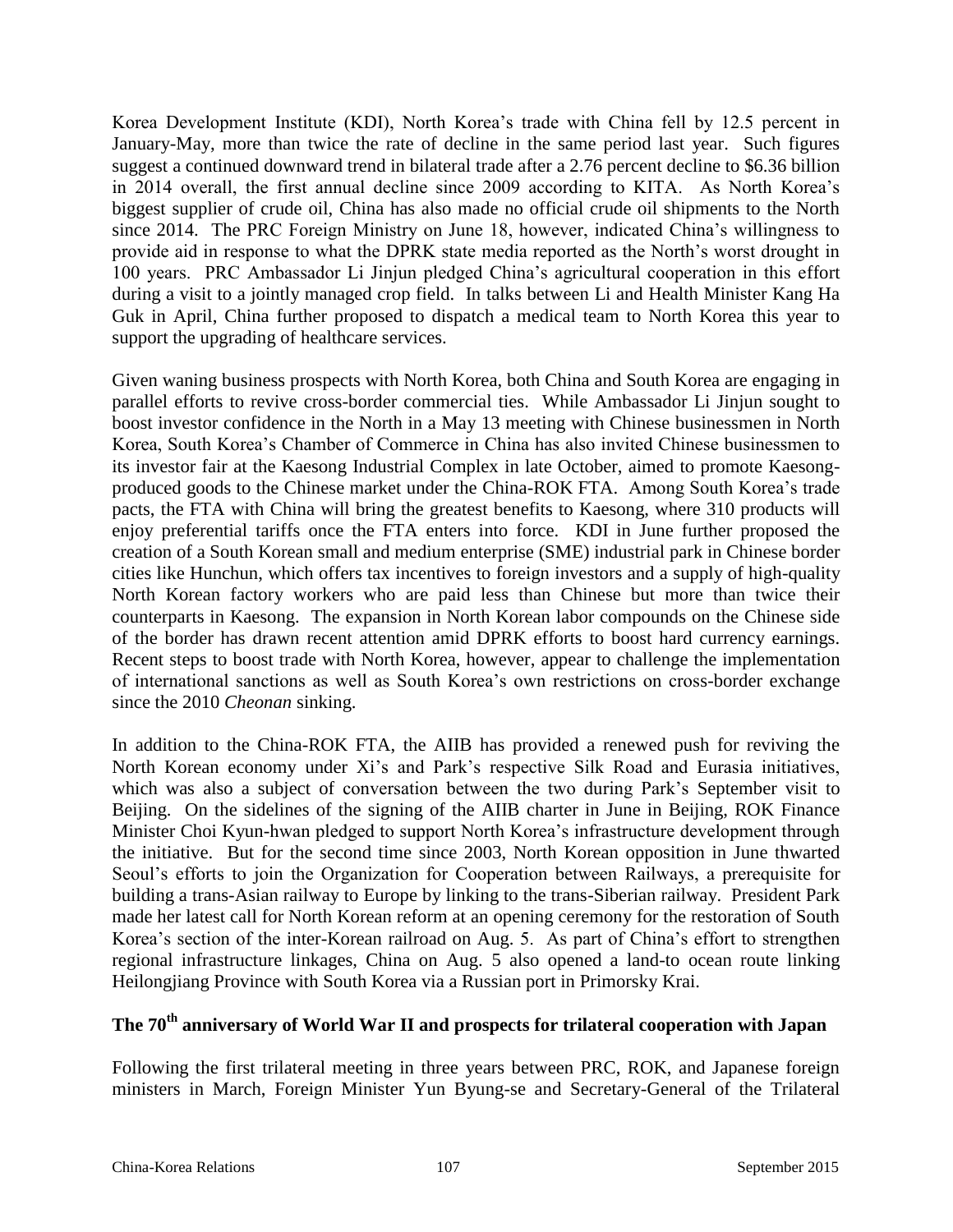Cooperation Secretariat Iwatani Shigeo on Aug. 13 pledged to push for the resumption of the state leaders' summit. The September Park-Xi summit provided these plans with a further push as both sides agreed to aim for a resumption of a trilateral leaders' meeting among China, Japan, and South Korea in Seoul by late October or early November. The three parties held a meeting of finance ministers and central bank heads on the sidelines of ASEAN+3 talks in Azerbaijan on May 3, adopted an action plan for environmental cooperation for 2015-2019 in Shanghai last April, and held consultations on counter-terrorism on May 15 in Beijing. President Park in a May 13 meeting with Japanese business representatives voiced support for a trilateral FTA with China, for which the seventh and eighth round of negotiations were held in South Korea and China in May and July.

Although both China and South Korea expressed dissatisfaction with Abe's Aug. 14 statement commemorating the end of WWII, both are moving toward restoration of high-level dialogue with Japan despite these differences. Zhang Dejiang's June visit to South Korea focused on efforts to issue the first joint statement from the two parliaments marking the end of WWII, as agreed between Zhang and National Assembly Speaker Chung Eui-hwa in Beijing in December. During meetings between Rep. Na Kyung-won, chairwoman of the National Assembly Foreign Affairs Committee, and PRC counterpart Fu Ying and Foreign Ministry officials in Beijing on May 27, China also extended its support for South Korea's opposition to Tokyo's bid to gain UNESCO World Heritage status for  $19<sup>th</sup>$  century industrial sites. Beijing has stepped up its efforts to counter Japan's role in commemorations of WWII this year, as demonstrated by Ambassador Li Jinjun's Aug. 28 article in North Korea's *Korea Today* praising the Chinese and Korean fight against Japanese aggression.

#### **Conclusion: regional diplomacy at the crossroads**

Park Geun-hye's participation in China's  $70<sup>th</sup>$  anniversary celebrations of the end of WWII in September affirmed Seoul's ties with China as a key FTA partner and AIIB founding member, while enabling Seoul to go on the offensive to win Beijing's acceptance of a Seoul-led reunification of the Korean Peninsula. But the escalation of inter-Korean tensions in late August also revealed the dilemmas underlying Seoul's regional diplomacy –and the apparent absence of either options or influence in Beijing's policies toward Pyongyang – that continue to undermine coordination on North Korea and other security challenges. Park's visit to China has also reignited questions among some observers about South Korea's regional orientation and longterm commitment to its alliance with the US – something Seoul managed to avoid with the postponement of Park's state visit to Washington last June. Regional commemorations of WWII have also sharpened domestic debates in South Korea over Seoul's adjustments to the postwar security order.

China-Japan tensions, troubled South Korea-Japan relations, and the consolidation of the US-Japan alliance after Abe's April visit to Washington, have intensified South Korean media debates over competing "pressures" from China and the US to influence Seoul's policy decisions. In line with South Korean debates, a *China Daily* editorial on Aug. 18 by a Chinese Academy of Social Sciences analyst stressed the significance of Park's visit to Beijing for undermining not just security threats from Pyongyang but also Tokyo's regional diplomacy. Both ROK and US officials, however, have clearly rejected claims of South Korea's "zero-sum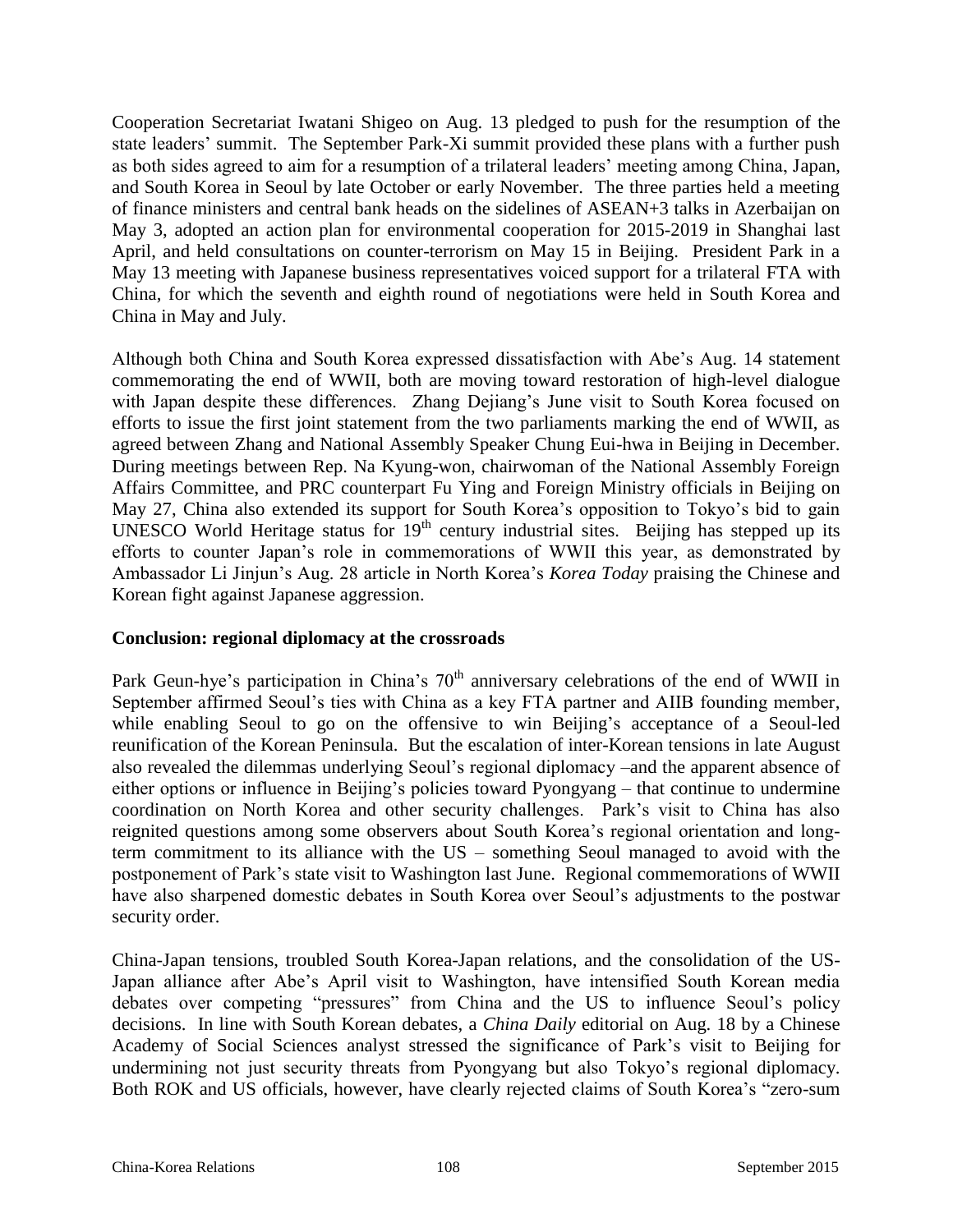game" between China and the US; the State Department issued public statements refuting the idea that Washington sees improved China-South Korea ties as threatening the US-ROK alliance. However, China's public campaign to pressure South Korea not to join THAAD and Beijing's efforts to lure President Park to Beijing as a headliner for China's military parade are indications that China may perceive South Korea as a "weak link" among US security partners that will eventually rely on Beijing more than Washington for its needs. South Korea has made clear for now that its ability to engage China lies firmly on the foundations provided by a strong US-ROK security alliance; however, it is reasonable to expect that Beijing will continuously test Seoul's allegiances on issues large and small.

# **Chronology of China-Korea Relations May – August 2015**

**May 2, 2015:** Chinese state media confirms resumption of cross-border train tours to DPRK.

**May 3, 2015:** PRC, ROK, and Japanese finance ministers and central bank heads meet on the sidelines of ASEAN+3 talks in Baku, Azerbaijan.

**May 4, 2015:** PRC Ambassador to the DPRK Li Jinjun meets Vice Foreign Minister Ri Gil Song in Pyongyang.

**May 6, 2015:** PRC and ROK nuclear envoys Wu Dawei and Hwang Joon-kook meet in Beijing.

**May 6, 2015:** PRC Ambassador to DPRK Li Jinjun meets Yang Hyong Sop, vice president of North Korea's Presidium of the Supreme People's Assembly.

**May 9, 2015:** PRC state media reports plans to launch train tours from Dandong to Pyongyang from May 26.

**May 11, 2015:** PRC Foreign Ministry calls for restraint after North Korea announces a successful submarine-launched ballistic missile test.

**May 12-13, 2015:** Seventh round of China-Japan-ROK FTA talks are held in South Korea.

**May 12, 2015:** PRC Defense Minister Chang Wanquan and ROK Army Chief of Staff Gen. Kim Yo-hwan meet in Beijing.

**May 12, 2015:** ROK Ambassador to China Kim Jang-soo in an interview with Hong Kong's *Phoenix TV* dismisses China's concern over Terminal High Altitude Area Defense (THAAD).

**May 13, 2015:** PRC Foreign Ministry spokesperson denies having any information on the execution of DPRK Defense Minister Hyong Yong Chol.

**May 13, 2015:** South Korea's Ministry of Oceans and Fisheries announces plans to modernize Pyeongtaek port to accommodate Chinese tourism.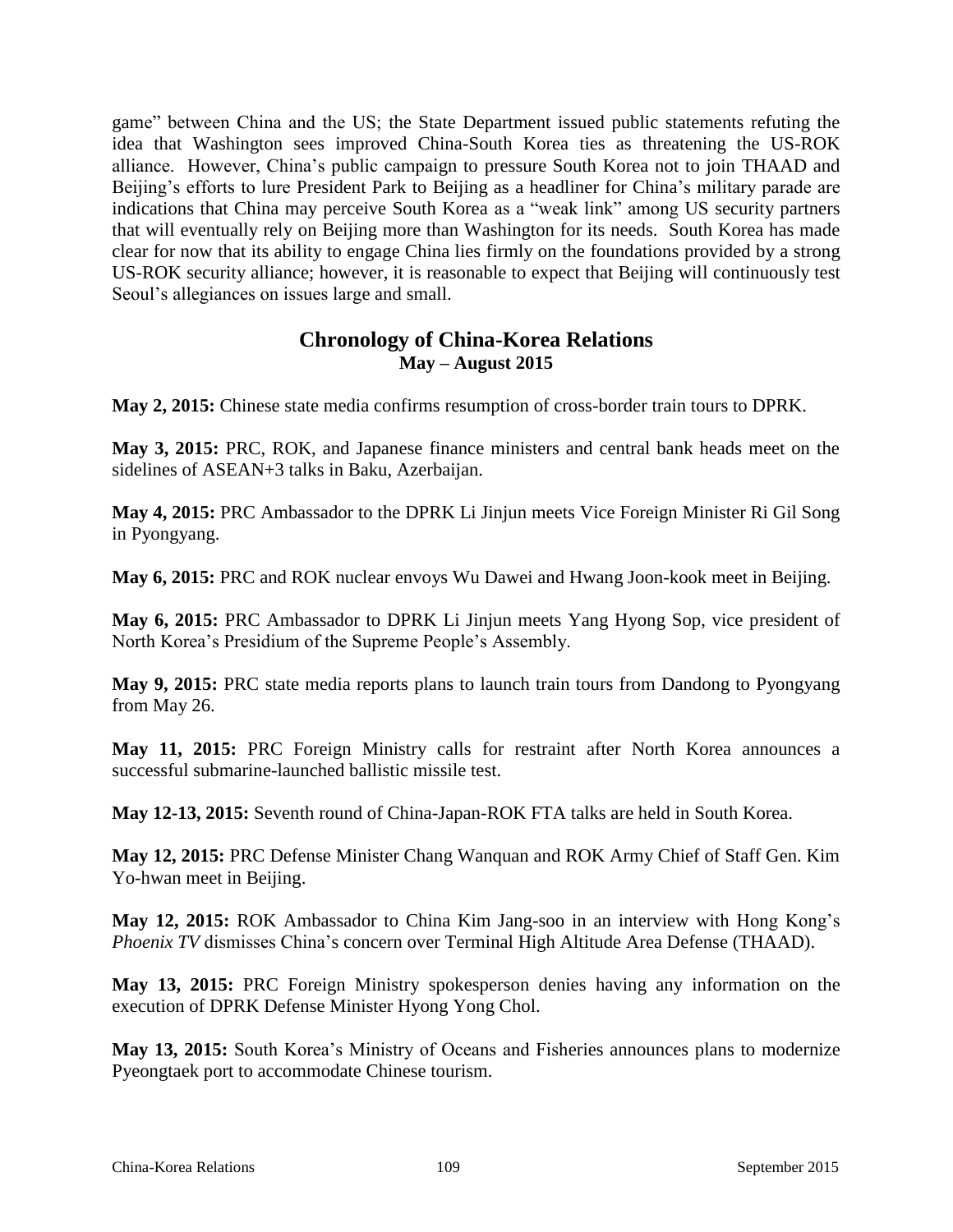**May 15, 2015:** China-Japan-ROK consultation on counter-terrorism is held in Beijing.

**May 18, 2015:** ROK Finance Minister Choi Kyung-hwan and Alibaba Group head Jack Ma attend a launching ceremony for Alibaba's shopping platform in South Korea.

**May 18, 2015:** ROK Ambassador to China Kim Jang-soo meets Hebei Province party chief Zhou Benshun on the sidelines of an investment fair in China.

**May 21, 2015:** South Korea's Foreign Ministry calls for effective Chinese measures against illegal fishing near the inter-Korean sea border.

**May 21, 2015:** China's Foreign Ministry calls for restraint after the DPRK National Defense Commission's claims on advances in nuclear weapons technology.

**May 21, 2015:** Officials and representatives from 61 Chinese firms attend a business meeting with South Korean firms in Seoul.

**May 21, 2015:** South Korea's Trade Minister Yoon Sang-jick and China's Sichuan Province Gov. Wei Hong sign an MOU on economic and trade cooperation.

**May 26, 2015:** South Korea's Cabinet approves the China-ROK FTA.

**May 27, 2015:** Rep. Na Kyung-won, chair of ROK National Assembly Foreign Affairs Committee, meets PRC counterpart Fu Ying and PRC Foreign Ministry officials in Beijing.

**May 28, 2015:** PRC and ROK nuclear envoys Wu Dawei and Hwang Joon-kook meet in Beijing.

**May 28, 2015:** South Korea's Ministry of Trade, Industry and Energy announces that it has recommended punitive tariffs on Chinese steel beam imports.

**May 29, 2015:** A 44-year old South Korean man who traveled to Guangdong via Hong Kong is confirmed to be infected with MERS.

**May 31, 2015:** Adm. Sun Jianguo, vice chief of staff of China's PLA, and ROK Defense Minister Han Min-koo meet on the sidelines of the 14<sup>th</sup> Shangri-La Dialogue in Singapore.

**June 1, 2015:** PRC Commerce Minister Gao Hucheng and ROK counterpart Yoon Sang-jick sign the China-ROK FTA in Seoul. Presidents Xi Jinping and Park Geun-hye exchange congratulatory messages.

**June 3, 2015:** Chinese authorities announce that China and Hong Kong have quarantined 88 people including 14 South Koreans who had contact with a Korean MERS patient in China.

**June 4, 2015:** South Korea's government bills on the ratification of FTAs with China, Vietnam, and New Zealand are submitted to the National Assembly.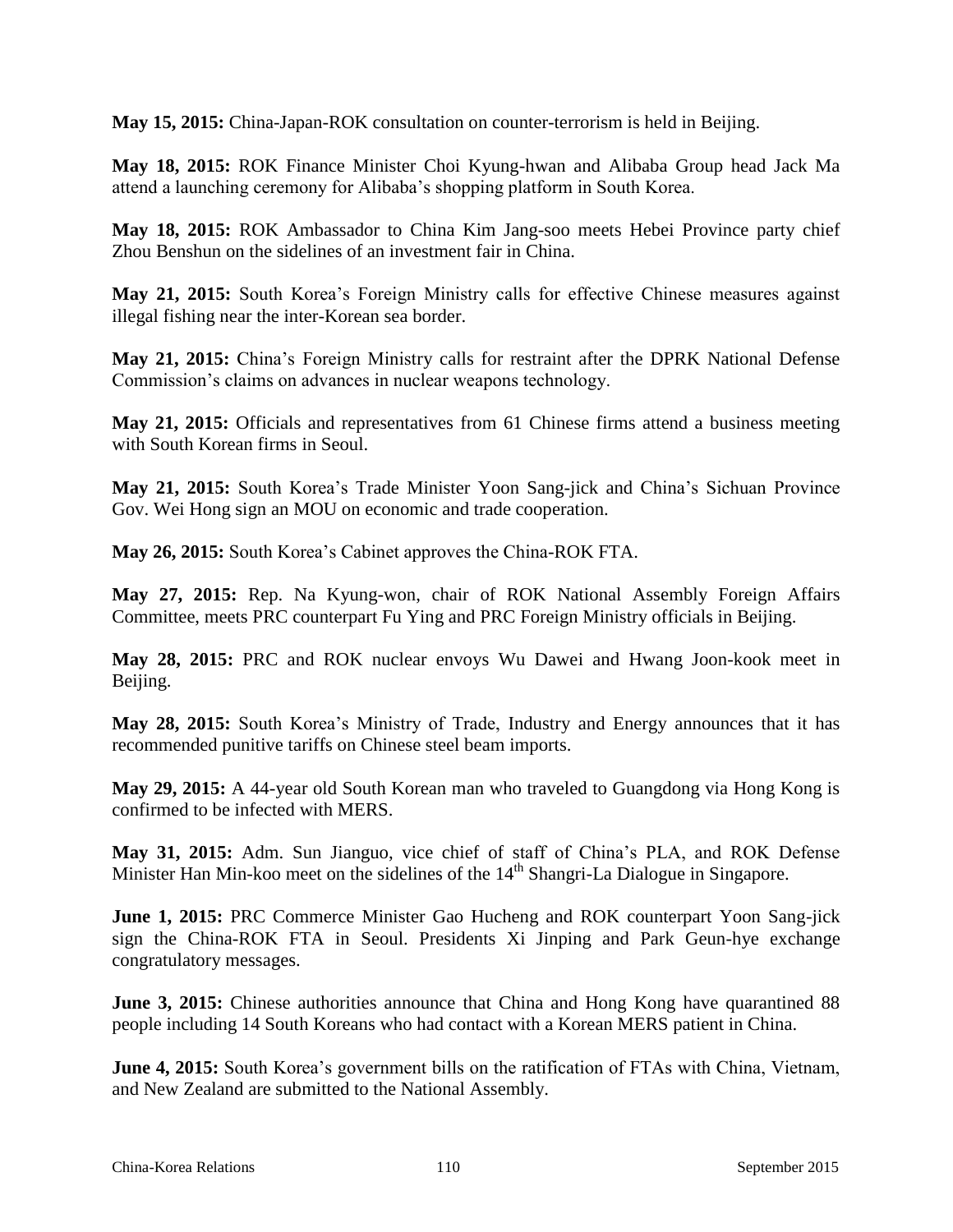**June 4, 2015:** US Ambassador to South Korea Mark Lippert at a forum hosted by the Parliamentarians Society of the ROK calls for Chinese cooperation on DPRK denuclearization.

**June 5, 2015:** PRC Embassy in Pyongyang pledges agricultural cooperation with North Korea.

**June 8, 2015:** Chinese fisherman sentenced to one year in prison for illegal fishing in South Korean waters.

**June 9, 2015:** Hong Kong and Macau announce they will issue their second-highest travel warnings to travelers to South Korea in wake of the MERS outbreak.

**June 10, 2015:** South Korea's Financial Services Commission approves China's Anbang Insurance Group Co.'s acquisition of a 63 percent stake in Tonyang Life Insurance.

**June 11, 2015:** Suspected North Korean defector is shot dead by Chinese border guards.

**June 10-12, 2015:** Zhang Dejiang, chairman of the NPC Standing Committee, meets President Park Geun-hye, National Assembly Speaker Chung Ui-hwa, and ruling Saenuri Party leader Kim Moo-sung in South Korea.

**June 11, 2015:** PLA Navy Commander Adm. Wu Shengli and ROK Navy Chief of Staff Adm. Chung Ho-seop meet in Beijing.

**June 12, 2015:** China reports that Kim Jong Un sent his condolences following the June 1 Yangtze cruise ship sinking that killed more than 430 people.

**June 12, 2015:** China's Civil Aviation Administration orders measures against the outbreak of MERS in South Korea.

**June 15, 2015:** PRC Foreign Ministry calls for the easing of tensions a day after North Korea test-fires three short-range missiles into the East Sea.

**June 16, 2015:** PRC Ambassador to Hungary Xiao Qian is appointed as new deputy envoy to the Six-Party Talks.

**June 18, 2015:** China's Foreign Ministry indicates China's willingness to provide food aid to North Korea after the *KCNA* reports North Korea's worst drought in 100 years.

**June 18, 2015:** DPRK Foreign Minister Ri Su Yong arrives in Beijing en route to Africa.

**June 19, 2015:** ROK Foreign Minister Yun Byung-se at a parliamentary session in Seoul pledges to strengthen ties with both China and the United States.

**June 20, 2015:** North Korea launches a charter flight service to Yanji.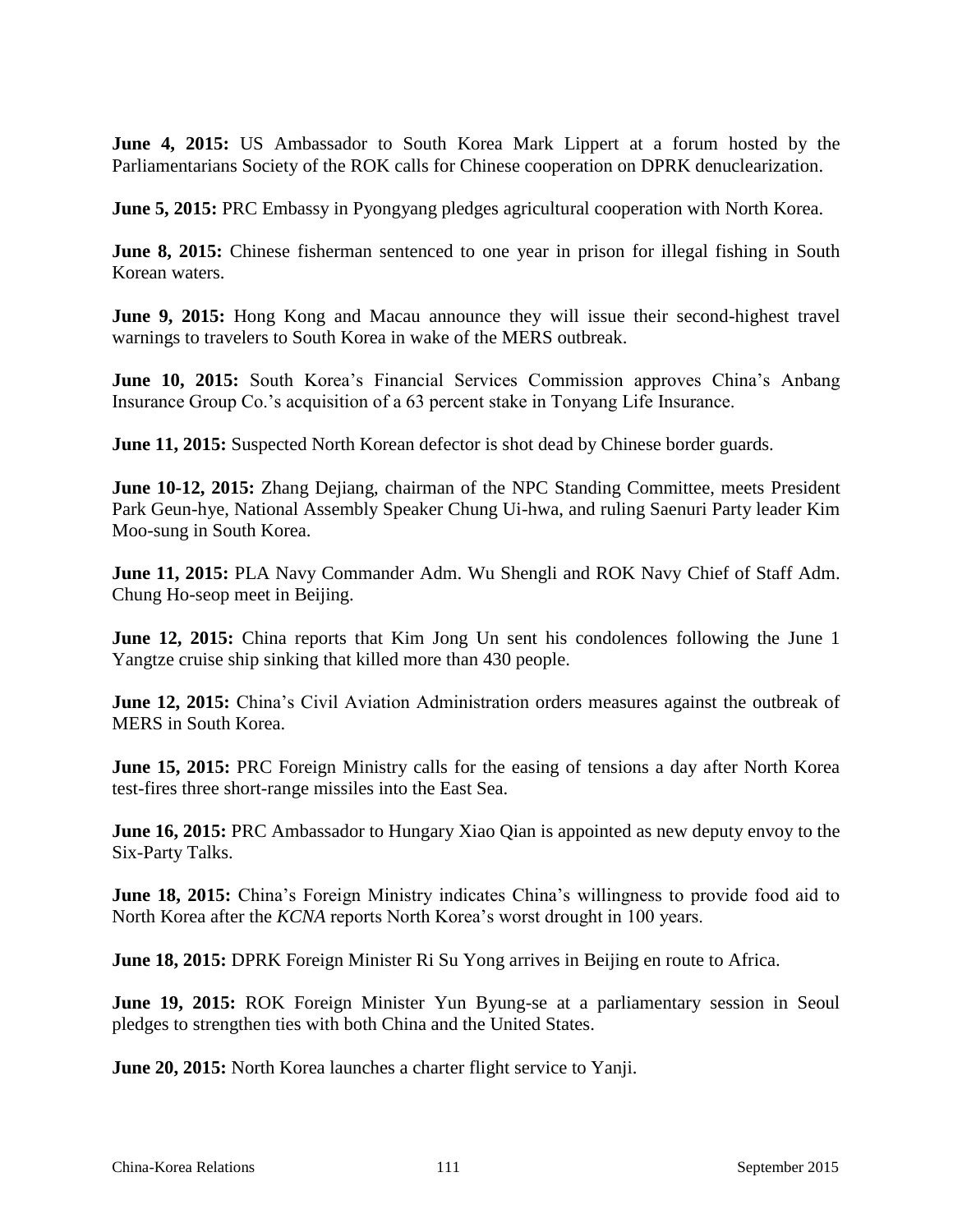**June 22, 2015:** Busan International Film Festival and China's biggest online video service Youku begin a 2015-2017 project to promote emerging Asian directors.

**June 25, 2015:** South Korean man diagnosed with MERS in China is released from the hospital.

**June 29, 2015:** ROK Finance Minister Choi Kyung-hwan attends the signing of the Asia Infrastructure Investment Bank (AIIB) charter in Beijing.

**July 2, 2015:** PRC Foreign Ministry spokesperson denies information on Kim Jong Un's reported invitation to China's Sept. 3 military parade marking the end of World War II.

**July 6-7, 2015:** PRC Vice Foreign Minister Liu Jianchao and ROK Deputy Foreign Minister Kim Hong-kyun meet in Zhuhai.

**July 7, 2015:** Vice Speaker of the ROK National Assembly Jeong Kab-yoon meets top PRC legislator Zhang Dejiang in Beijing.

**July 8, 2015:** PRC Executive Vice Foreign Minister Zhang Yesui and ROK Deputy Foreign Minister Kim Hong-kyun meet in Beijing.

**July 10, 2015:** A ROK Navy lieutenant commander is indicted for leaking military secrets to an unidentified Chinese national.

**July 21, 2015:** ROK nuclear envoy Hwang Joon-kook meets PRC counterpart Wu Dawei and other officials in China.

**July 22, 2015:** A sea route for postal services between Weihai and Incheon is reopened seven years after it was shut down due to limited demand.

**July 25, 2015:** Kim Jong Un in a speech at the fourth National Conference of War Veterans pays tribute to the Chinese People's Volunteers.

**July 27, 2015:** Kim Jong Un sends a wreath to the cemetery of the Chinese People's Volunteer Army on the occasion of the  $62<sup>nd</sup>$  anniversary of the end of the Korean War.

**July 30-31, 2015:** Korea Trade and Investment Promotion Agency holds an investor fair in Shenyang to promote South Korean food.

**Aug. 1, 2015:** PRC Ambassador to North Korea Li Jinjun visits a cemetery of Chinese soldiers killed in the Korean War in Kaesong.

**Aug. 3, 2015:** ROK Vice Foreign Minister Cho Tae-yong at a Korea University forum calls for historical reconciliation between China, South Korea, and Japan.

**Aug. 4, 2015:** South Korea's Ministry of Oceans and Fisheries signs a deal with a Chinese consortium led by state-run Shanghai Salvage for the recovery of Sewol ferry.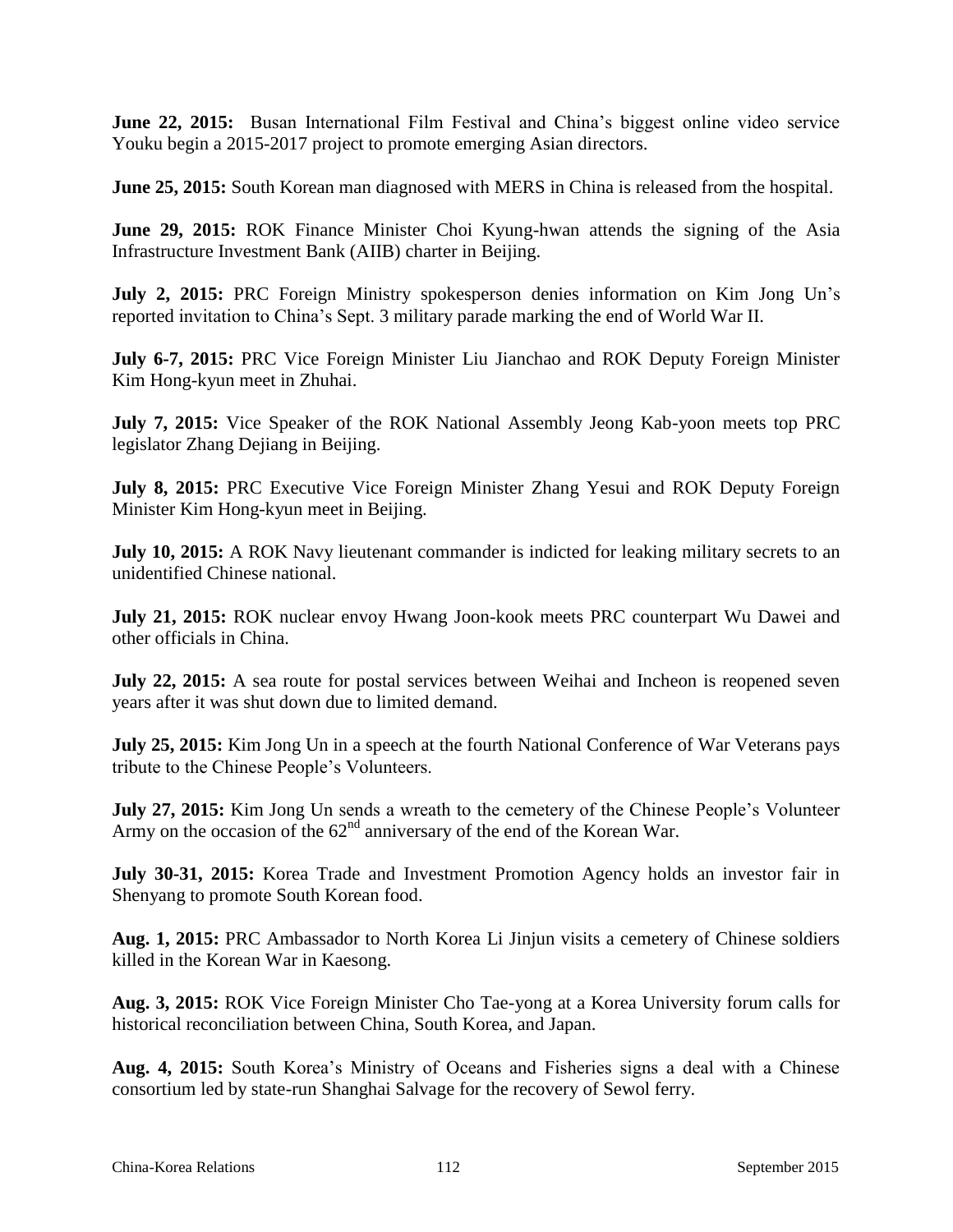**Aug. 4, 2015:** Chinese IT company iSoftStone signs an agreement with Seoul Mayor Park Wonsoon in Beijing to invest \$8.58 million in South Korean startups.

**Aug. 5-6, 2015:** PRC, ROK, and DPRK foreign ministers attend ASEAN-led meetings in Kuala Lumpur. PRC and ROK Ministers Wang Yi and Yun Byung-se hold talks on the sidelines.

**Aug. 5, 2015:** China opens a land-to-ocean route linking Heilongjiang Province with South Korea via a Russian port in Primorsky Krai.

**Aug. 7, 2015:** Chinese authorities acquit 12 of 14 South Koreans detained since December 2014 on drug trafficking charges.

**Aug. 12, 2015:** Shanghai Salvage sends recovery team to Jindo Island for Sewol ferry salvage operations.

**Aug. 13, 2015:** Foreign Minister Yun Byung-se and outgoing Secretary General of the Trilateral Cooperation Secretariat Shigeo Iwatani vow to advance China-ROK-Japan cooperation.

**Aug. 17-21, 2015:** Korea Foundation chief leads a 100-member delegation of South Korean young leaders to Beijing and Qingdao.

**Aug. 20, 2015:** Blue House confirms President Park Geun-hye's visit to China on Sep. 3-5 to participate in 70<sup>th</sup> anniversary WWII commemorations.

**Aug. 20, 2015:** Saenuri Party lawmaker Won Yoo-chun leads a delegation to China and meets Yu Zhengsheng, chairman of the National Committee of the CPPCC.

**Aug. 20-23, 2015:** Chinese companies participate in fifth Rason International Trade Exhibition.

**Aug. 21, 2015:** PRC Foreign Ministry calls for restraint after an exchange of artillery fire between the two Koreas.

Aug. 24-25, 2015: Former ROK Prime Minister Lee Soo-sung and Chairman of the 21<sup>st</sup> Century ROK-China Exchange Association Kim Han-kyu meet PRC Vice President Li Yuanchao and attend the  $15<sup>th</sup> China-ROK Elite Forum in Beijing.$ 

**Aug. 25, 2015:** China's Foreign Ministry confirms that Workers' Party of Korea secretary Choe Ryong Hae will attend China's 70<sup>th</sup> anniversary WWII commemorations.

**Aug. 25, 2015:** China's Foreign Ministry expresses support for inter-Korean talks.

**Aug. 28, 2015:** China's Defense Ministry denies rumors of the PLA's troop reinforcement on the China-DPRK border in response to inter-Korean tensions.